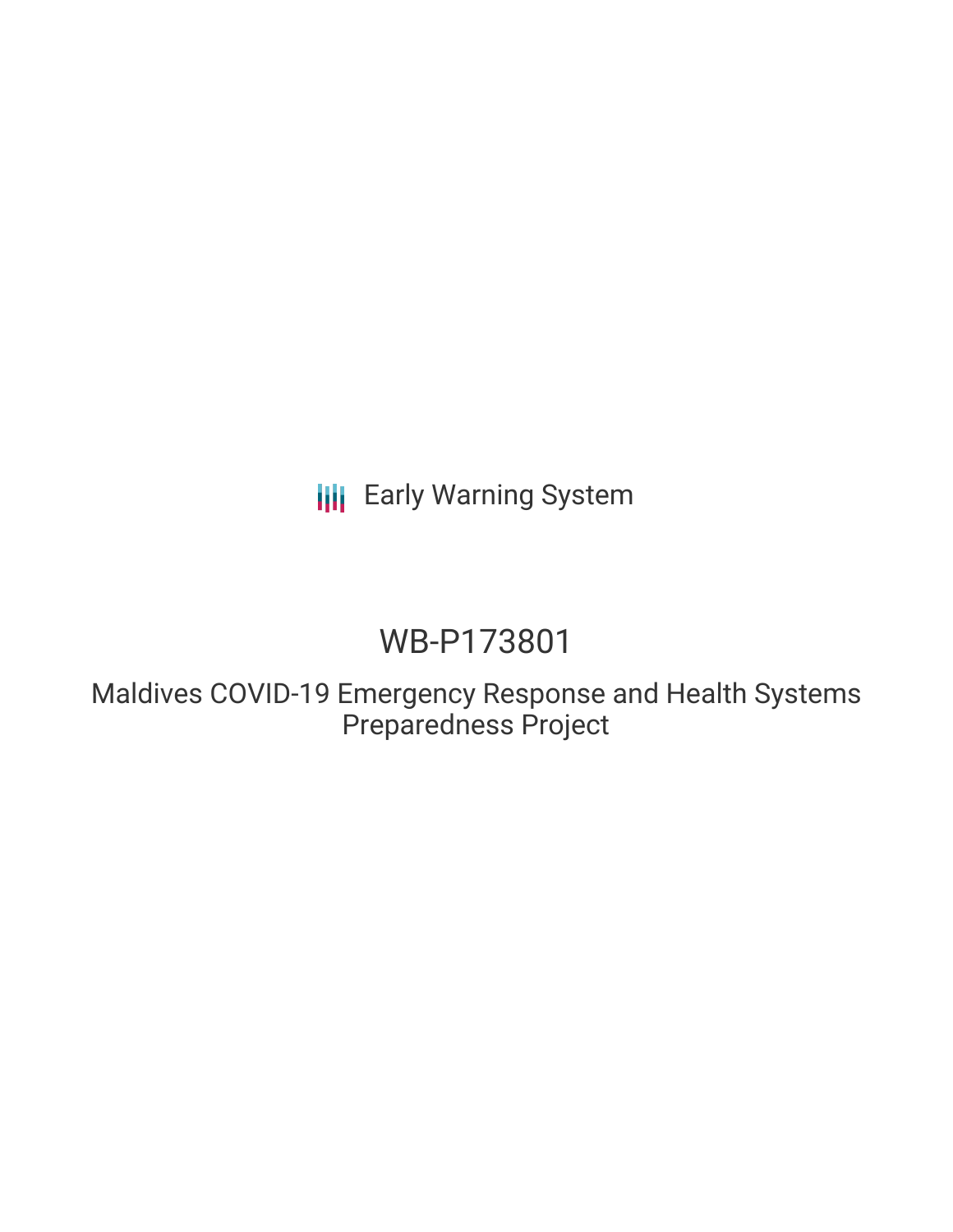

# Ш

## Early Warning System Maldives COVID-19 Emergency Response and Health Systems Preparedness Project

#### **Quick Facts**

| <b>Countries</b>               | <b>Maldives</b>               |
|--------------------------------|-------------------------------|
| <b>Financial Institutions</b>  | World Bank (WB)               |
| <b>Status</b>                  | Active                        |
| <b>Bank Risk Rating</b>        | B                             |
| <b>Voting Date</b>             | 2020-03-26                    |
| <b>Borrower</b>                | <b>Government of Maldives</b> |
| <b>Sectors</b>                 | <b>Education and Health</b>   |
| <b>Investment Type(s)</b>      | Grant, Loan                   |
| <b>Investment Amount (USD)</b> | \$7.30 million                |
| <b>Loan Amount (USD)</b>       | $$3.65$ million               |
| <b>Grant Amount (USD)</b>      | $$3.65$ million               |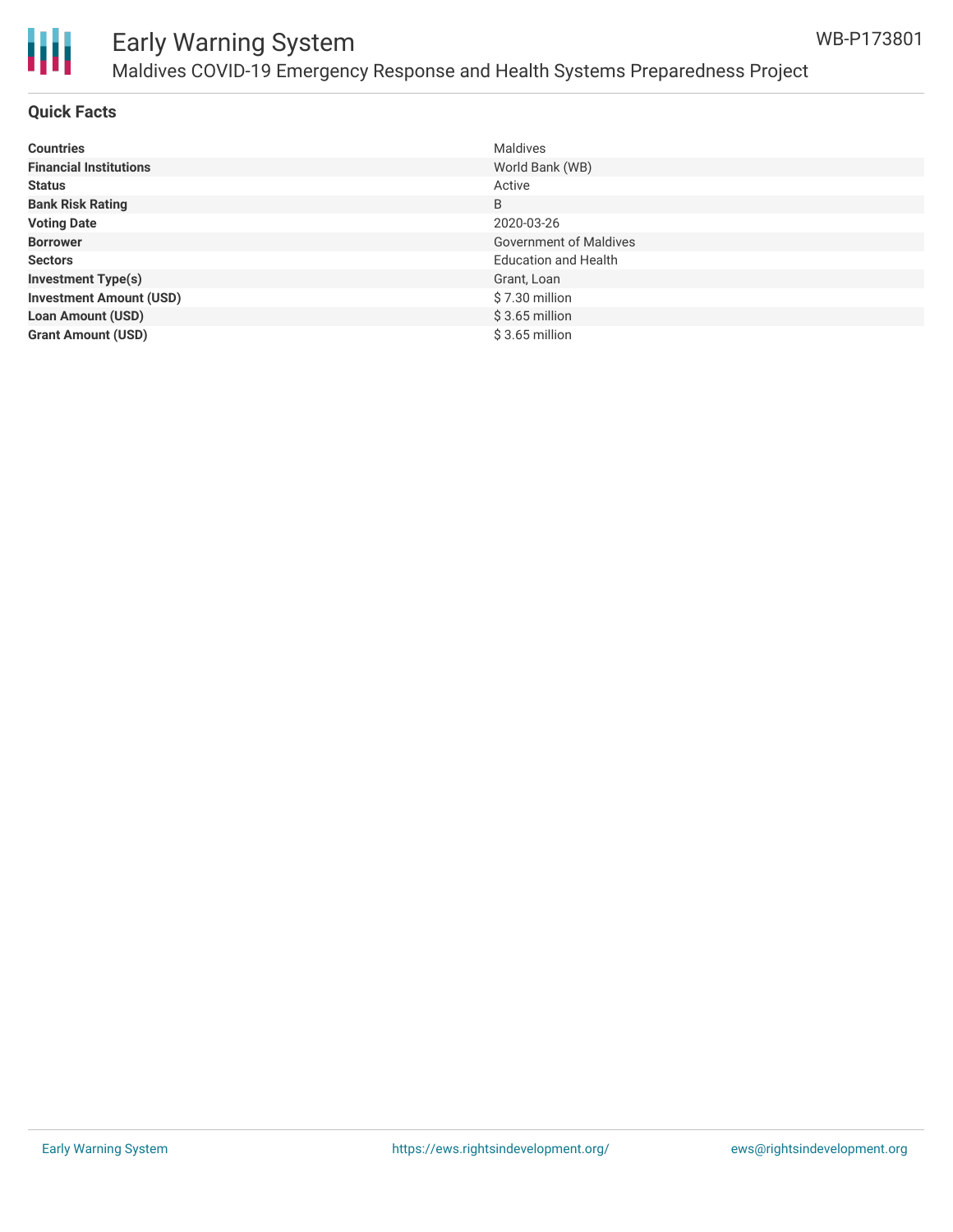

#### **Project Description**

According to bank documents, "The proposed project development objective is to respond to and mitigate the threat posed by COVID-19 and strengthen national systems for public health preparedness in the Maldives."

The World Bank has classified this project as having Substantial environmental and social risks.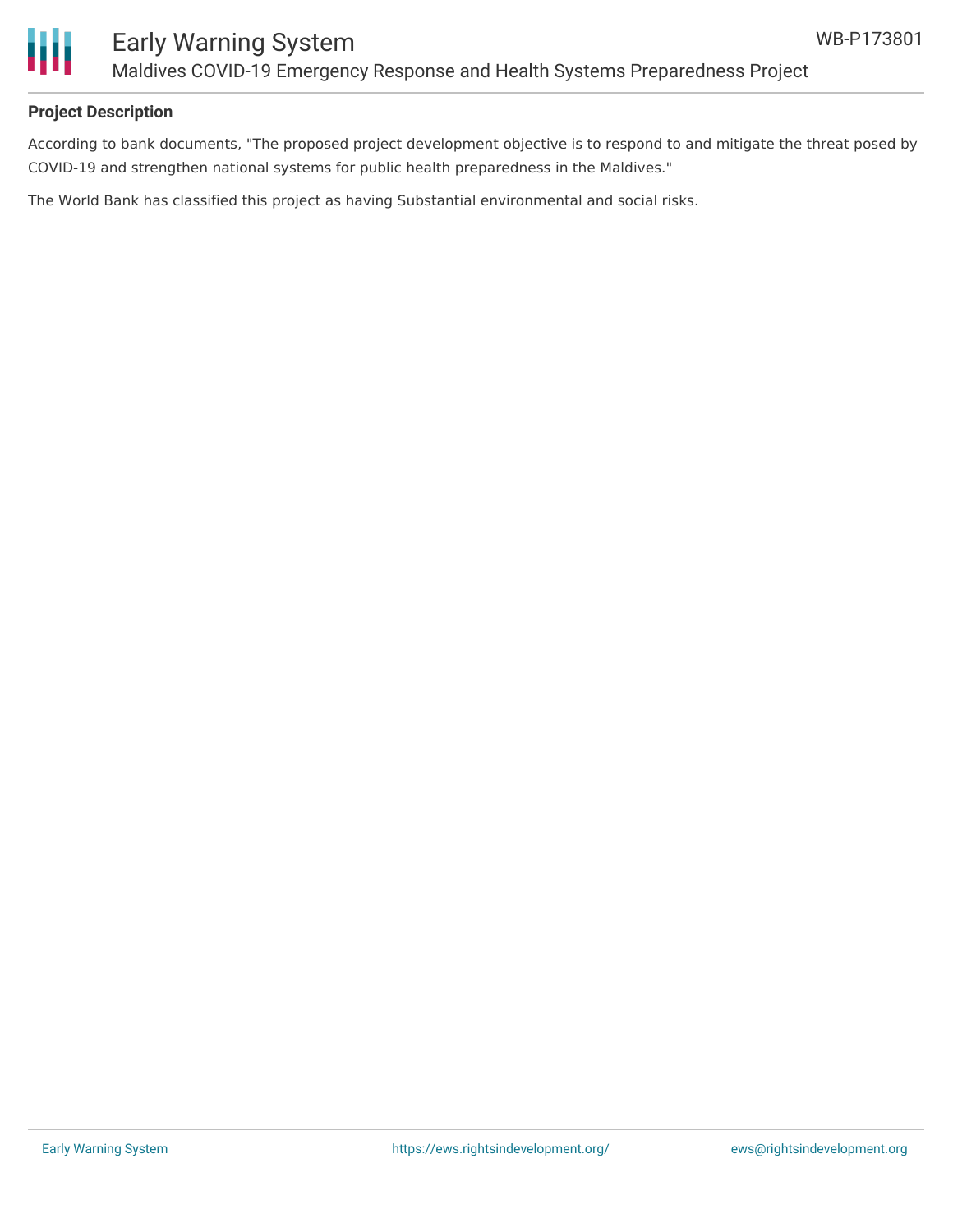

## Early Warning System Maldives COVID-19 Emergency Response and Health Systems Preparedness Project

#### **Investment Description**

World Bank (WB)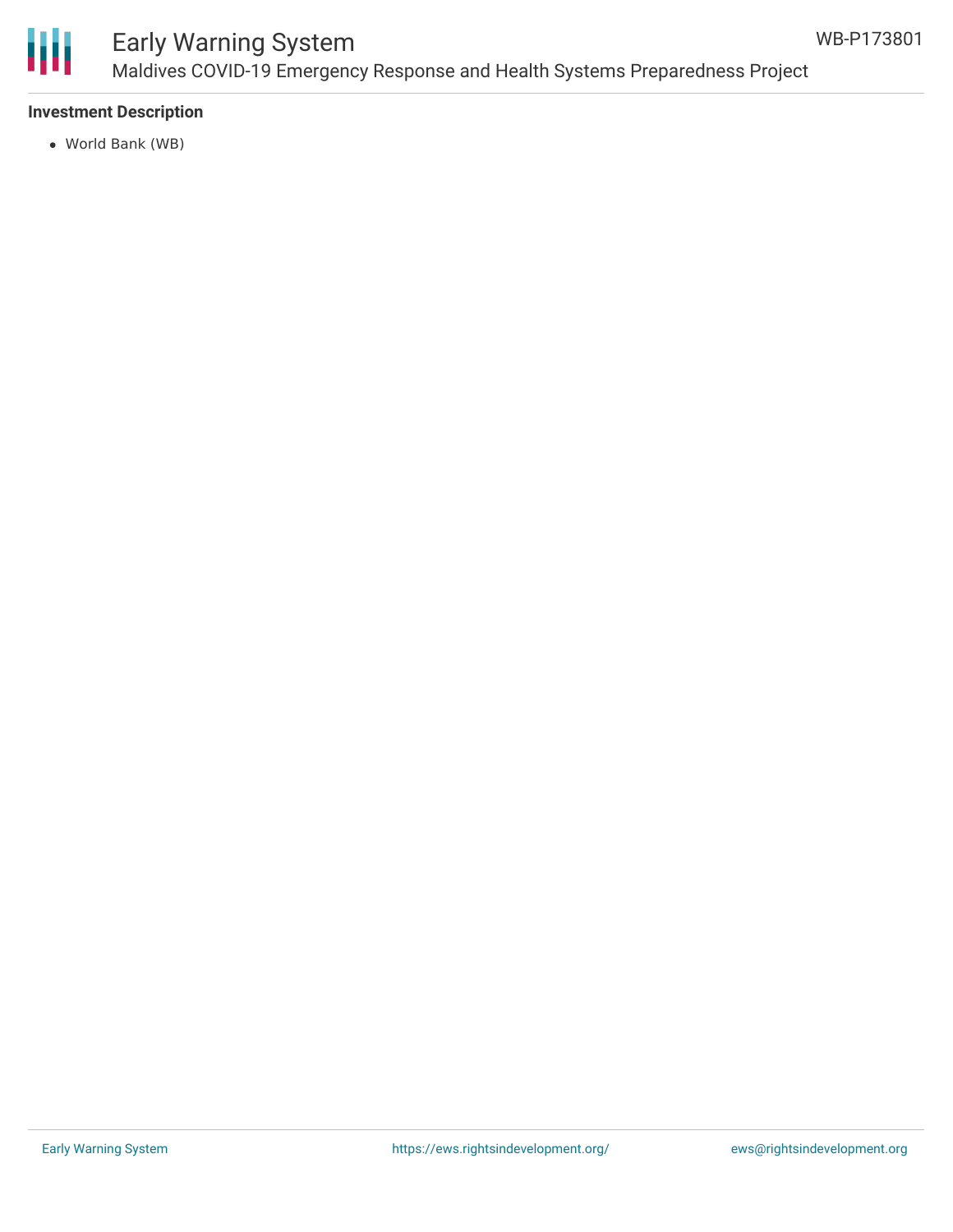

## Early Warning System Maldives COVID-19 Emergency Response and Health Systems Preparedness Project

#### **Contact Information**

World Bank Rifat Afifa Hasan, Senior Health Specialist / 5785+79335 [rhasan@worldbank.org](mailto:rhasan@worldbank.org)

Borrower/Client/Recipient Republic of Maldives Mariyam Abdul Nasir, Chief Resource Mobilization and Debt Management Executive [mariyam.abdulnasir@finance.gov.mv](mailto:mariyam.abdulnasir@finance.gov.mv)

Implementing Agencies Ministry of Health (MOH) Maimoona Aboobakuru, Director General of Public Health [moh@health.gov.mv](mailto:moh@health.gov.mv)

#### **ACCOUNTABILITY MECHANISM OF WORLD BANK**

The World Bank Inspection Panel is the independent complaint mechanism and fact-finding body for people who believe they are likely to be, or have been, adversely affected by a World Bank-financed project. If you submit a complaint to the Inspection Panel, they may investigate to assess whether the World Bank is following its own policies and procedures for preventing harm to people or the environment. You can contact the Inspection Panel or submit a complaint by emailing ipanel@worldbank.org. You can learn more about the Inspection Panel and how to file a complaint at: <http://ewebapps.worldbank.org/apps/ip/Pages/Home.aspx> .